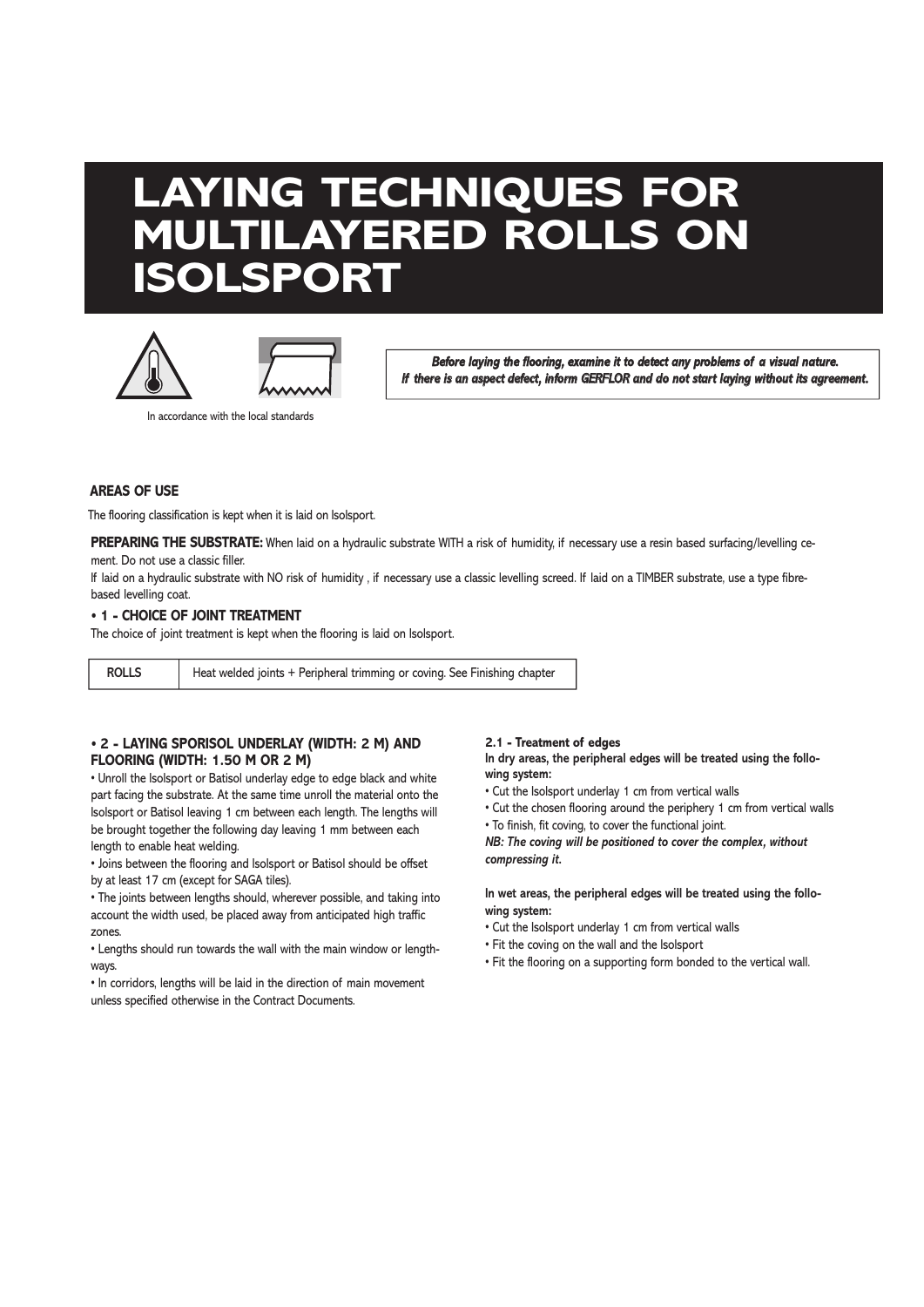#### **• 3 - GLUING AND LAYING Isolsport UNDERLAY**

Isolsport or Batisol underlay should be fixed for a width of at least 20 cm, discontinuously around the periphery and at doorways.

|                                      | Substrates On damp substrates or<br>with risk of rising damp | On other substrates or<br>old flooring  |
|--------------------------------------|--------------------------------------------------------------|-----------------------------------------|
| <b>Adhesive</b><br>Peripheral gluing | Reactive adhesive                                            | Dispersion adhesive in<br>aqueous phase |

#### **• 4 - GLUING AND LAYING THE FLOORING**



#### *IMPORTANT*

- Direction of laying: see general table.
- Gluing takes place 24 hours after laying.
- Heat welding: lay with a 1 mm space between lengths.

#### **4.1 - Acrylic adhesive**

**Substrate dryness ratio 4.5% < Residual moisture content < 7%**  Use a dispersion adhesive in aqueous phase (acrylic) suitable for gluing PVC flooring on compact underlay (compact/compact).

• Application is by simple gluing with a dispersion adhesive in aqueous phase (acrylic), enabling a compact/compact application. Use a finely toothed spatula, with an A4 type blade (TKB specification). Coverage: about 150 to 200 gr/m2. **Depth**

To promote the elimination of water in ridges of adhesive, it is necessary to flatten the freshly applied adhesive, with a medium length pile roller (Change the spatula as often as necessary to comply with this recommendation).

#### **WAITING TIME: The film of glue is set when it no longer sticks to the finger.**



- ? Fold half the flooring back.
- ? Glue the substrate and apply the material to align with the marks.
- ? Repeat with the second halves.

#### *NB!*

• Meticulously follow the adhesive supplier's instructions and respect the waiting time:

- Do not overlap two films of adhesive when resuming gluing.
- Remove any traces of adhesive as work progresses.



To get the correct setting time: Flatten ridges in the freshly ap*plied adhesive with a medium length pile roller.*



*As the adhesive is designed for gluing impermeable material to impermeable material, it is essential to wait for the film of glue to totally adhere. If the waiting time is insufficient, blisters will form.*

*To reduce the waiting time, we advise ventilating the area by any appropriate means (blower, fans, etc.).*

#### **4.2 - Gluing with a reactive adhesive**

**Substrate dryness ratio 7% < Residual moisture content < 10%** Use a reactive adhesive (dual component) for laying on a substrate with a moisture content of over 7%, with a moisture-proof barrier (polyethylene film) or no barrier.

The flooring is glued down 24 hours after the lengths are laid out flat. The glue is a reactive adhesive used at 250 to 300 gr/m2, spread uniformly on the Sporisol with a type A5 spatula, (TKB specifications).



**Use only adhesives recommended by Gerflor: Uzin KR 421, Mapei Adesilex G 20**

*N.B : The quantity applied depends on the density of the adhesive.*